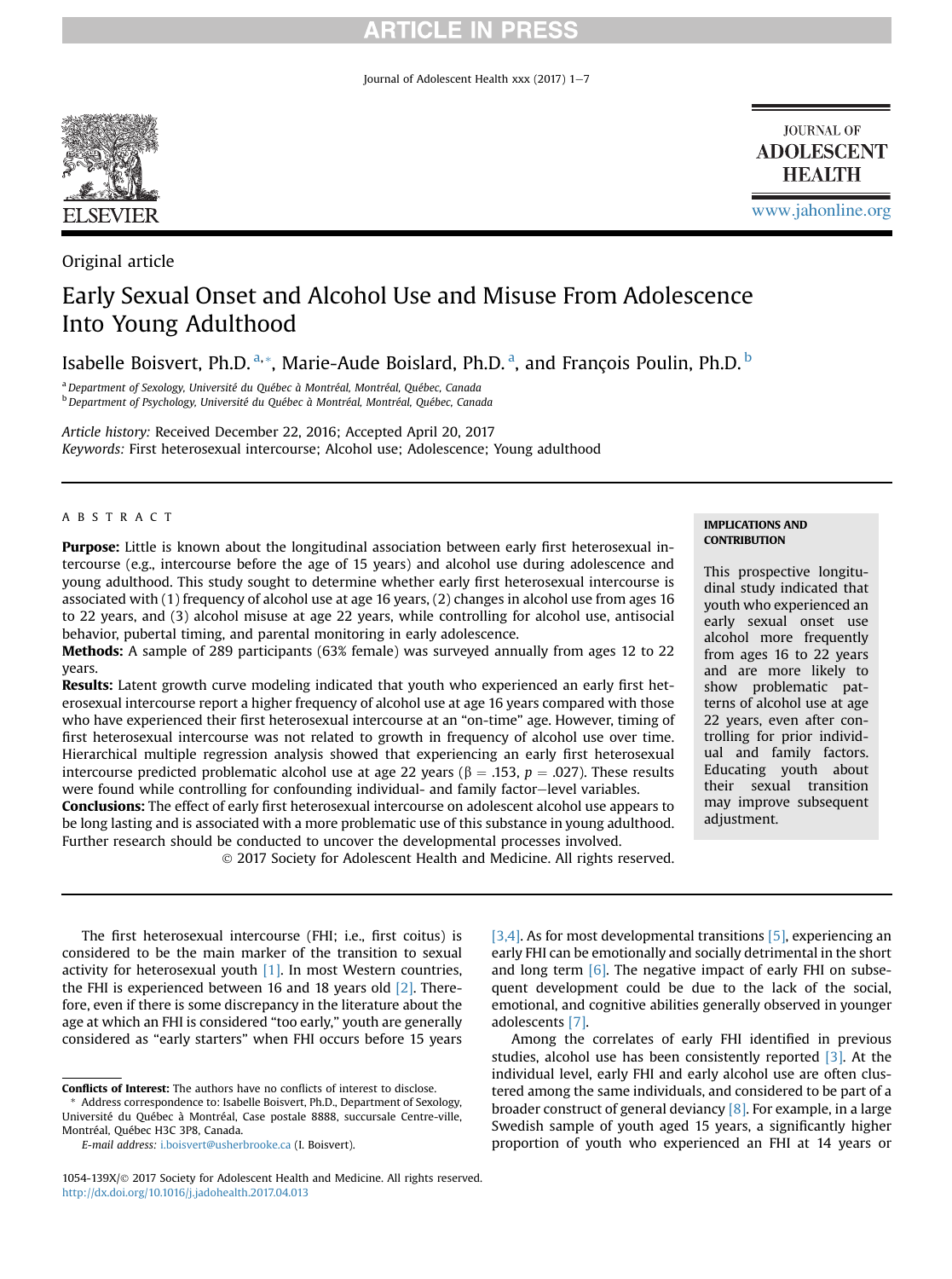younger used alcohol at least twice to get drunk (62% boys; 47% girls), compared with their virgin peers (13% boys; 12% girls) [\[4\].](#page-5-0) While early FHI has consistently been associated with early alcohol onset  $[9]$ , very little research has investigated whether early FHI could be prospectively associated with increase in alcohol use from adolescence to young adulthood using longitudinal designs.

According to life course theory  $[5]$ , normative life transitions, such as becoming sexually active, are best achieved when they occurred within an optimal developmental window of time, in synchronization with age-alike peers. Therefore, the challenges associated with normative life transitions are amplified for those experiencing an early transition. As such, this theory suggests that early FHI can have long-lasting impacts that are likely to be generalized to other domains. In line with these assumptions, a small body of literature has examined the long-term correlates of early FHI. Retrospective longitudinal studies showed that early FHI is associated with various health outcomes and behavioral consequences in young adulthood  $[10-12]$  $[10-12]$ . For instance, two studies revealed that participants aged 21 to 25 years who retrospectively reported early FHI were more likely to present alcohol abuse and dependence as adult [\[13,14\]](#page-5-0). Another study observed that early starters had significantly higher levels of substance use than their on-time peers, both in 10th and 12th grades, as well as 5 to 6 years after high school, but did not examine alcohol use specifically [\[15\].](#page-5-0) These results suggest that engaging in early sexual behaviors enhances the risk of life course-persistent difficulties.

Although previous studies exploring the specific association of early FHI with subsequent alcohol use yield valuable information, they exhibit some methodological limitations. First, most studies were conducted primarily with American samples and used a retrospective design, such that the results may not be generalizable to other populations and may be affected by recall bias [\[16\].](#page-6-0) Second, the literature linking early FHI to alcohol use is mainly cross-sectional, thus providing limited knowledge on changes in alcohol use over time as well as long-term alcohol misuse. Finally, few studies have included possible confounding variables in their design while examining the association between early FHI and alcohol use, despite the evidence of their influence on both phenomenons. The association between early FHI and alcohol use may be explained, at least partially, by earlier and overlapping characteristics indicating that individuals engaging in both early FHI and greater alcohol use may have already been on a riskier trajectory. For instance, early use of alcohol in 13-year-old students has been found to be a predictor of both frequent drinking at age 15 years [\[17\]](#page-6-0) and precocious sexual initiation  $[18]$ . Also, early pubertal maturation has been linked to an earlier onset of both FHI and alcohol use [\[19\]](#page-6-0). An extensive body of literature has also found that childhood antisocial behavior predicts early FHI [\[20\]](#page-6-0) and a problematic alcohol use in adolescence and early adulthood [\[21\].](#page-6-0) Furthermore, low parental monitoring has also been linked to greater odds of early FHI [\[22\]](#page-6-0) and alcohol use [\[23\]](#page-6-0). These results raise the need to consider confounding variables while studying the longitudinal association between early FHI and alcohol use.

#### The Present Study

The goals of this study are to determine if early FHI is associated with (1) frequency of alcohol use at age 16 years, (2) changes in alcohol use from ages 16 to 22 years, and (3) alcohol misuse at age 22 years, while controlling for the documented effects of prior alcohol use, antisocial behaviors, pubertal maturation, and parental monitoring.

#### Methods

#### **Participants**

The data reported in this article were drawn from a longitudinal study initiated in 2001, with 390 grade six students (mean age  $= 12.38$  years; standard deviation  $= .42$ ; 58% females) who were assessed annually from ages 12 to 22 years (retention rates ranged between 77% and 82%). Participants were recruited from eight French language schools in a suburb of the province of Quebec (Canada). Most of the children were Canadian born (90%), lived with theirs biological parents (72%) and came from middle class families (mean family income  $=$  \$45,000 $-$ \$55,000).

Only participants who indicated their age at FHI on at least two waves of data collection (see the following scoring criteria) were included in this study ( $n = 338$ ). These participants did not differ from the excluded ones ( $n = 52$ ) according to family structure, parental monitoring, antisocial behavior, and alcohol use at age 12 years, and pubertal timing at age 14 years. However, males were over-represented among the excluded participants (58%), when compared with retained participants (39%;  $\chi^2 =$ 6.233(1),  $p < 0.05$ ).

A growing body of research is showing that late sexual starters and adult virgins evolve in distinct developmental trajectories compared with both early and on-time sexual starters [\[24\]](#page-6-0). Accordingly, participants who reported having their FHI at 19 years and older or who reported to be virgin at age 22 years were excluded from the analyses ( $n = 49$ ). Thus, the final sample includes early and on-time sexual starters only ( $n = 289$ ; 63% females).

## Procedures

From ages 12 to 17 years, participants were invited to complete questionnaires in the school setting, under the supervision of trained research assistants. After high school, assessments were conducted at the participant's home. In some cases, questionnaires were sent out by mail (less than 5%). Parents provided written consent for their child's participation until 18 years. From age 18 years onward, the participants provided written consent. Ethical approval was granted through Université du Québec à Montréal Ethics Board (#071306 and #071398).

#### Measures

#### Predictor

Age at first heterosexual intercourse. The independent variable was measured annually from age 15 to 22 years. Participants indicated each year if they had engaged in coitus (i.e., vaginal penetration) and provided the age of the FHI. As in other longitudinal studies (e.g., [\[25\]\)](#page-6-0), there were some discrepancies in reports of age of FHI within the eight waves of assessment. These discrepancies were addressed by following two rules: (1) the age of FHI reported the most frequently was retained (majority rule); and (2) if two ages of FHI were reported the same number of times, the proximal rule was applied in such that the first reported age was retained because it was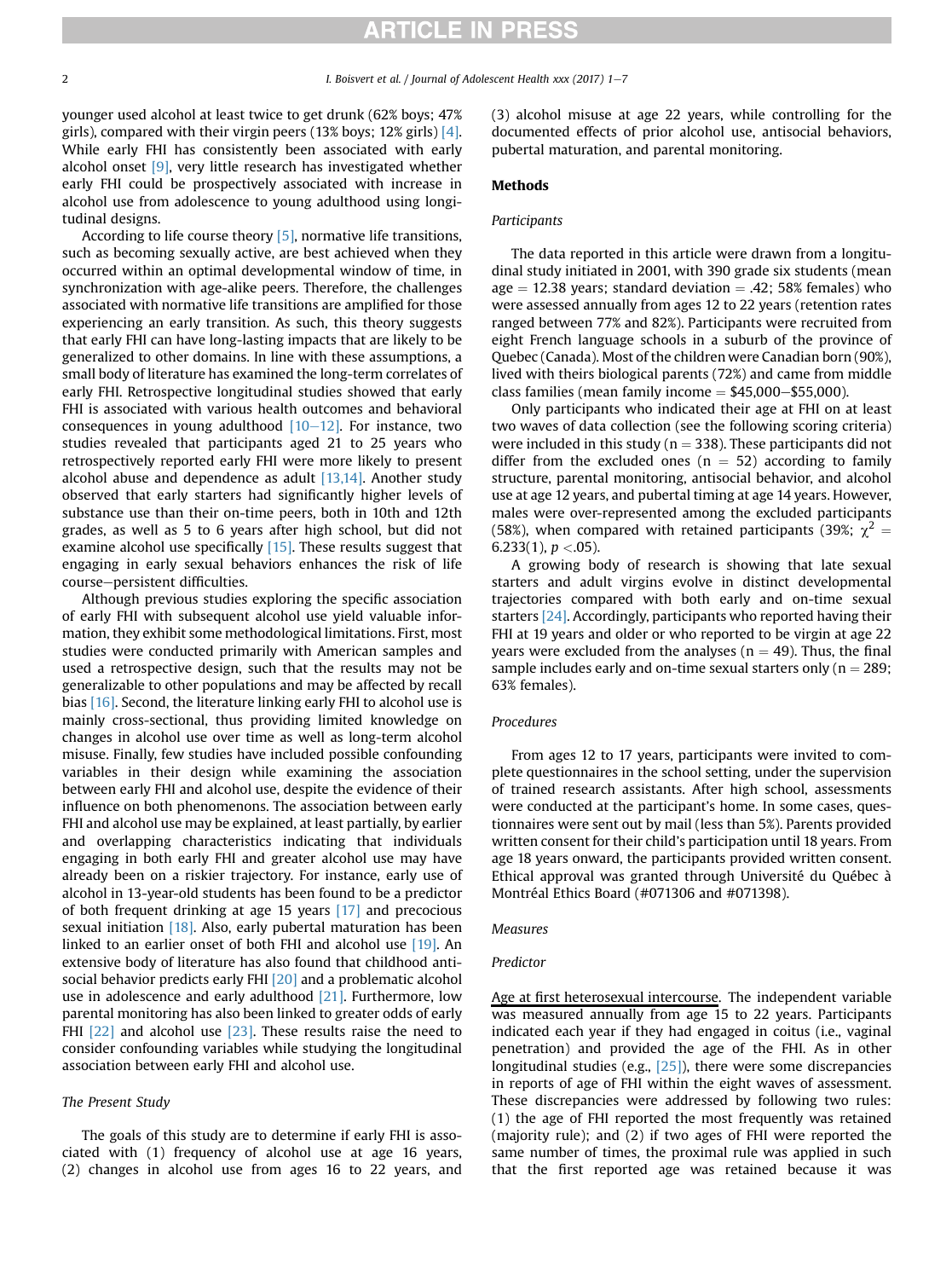assumed that this age was most proximal to the sexual onset. Age at FHI was dichotomized where participants reporting FHI before age 15 years were considered early starters ( $n = 66$ ; 21 males, 45 females; coded 1) and those reporting FHI between ages 15 and 18 years were considered as on-time ( $n = 223$ ; 86 males, 137 females; coded 0).

## **Outcomes**

Frequency of alcohol use at ages 16 to 22 years. Consistent with previous studies [\[26\]](#page-6-0), participants indicated each year how many alcoholic beverages they had consumed in the previous month, on a 14-point scale ranging from "0" to "41 or more."

Alcohol misuse at age 22 years. Participants indicated whether (yes  $= 1$ , no  $= 0$ ) they had experienced each of the 19 problems associated with alcohol use [\[27,28\]](#page-6-0). Items captured intoxication, addiction, and adverse consequences of alcohol use. Responses were summed to obtain a global score, where higher scores reflected a higher level of alcohol misuse ( $\alpha = .90$ ).

## Control variables

Frequency of alcohol use at age 12 years. The same procedure described in the outcomes section was used to document the alcohol use at age 12 years.

Antisocial behavior at age 12 years. A composite score was created by standardizing and averaging three scores based on self-report, teacher ratings, and peer nominations (r from .38 to .51;  $\alpha = .69$ ). The self-reported scale consisted of the mean of 16 items rated on a five-point Likert scale ( $1 =$  never to  $5 =$  more than 10 times;  $\alpha = .83$  [\[29\]](#page-6-0). The teacher rating scale consisted of the mean of 10 items (1 = never to 5 = almost always;  $\alpha = .95$ ), including six items from Proactive/reactive Aggression Scale [\[30\]](#page-6-0) and four other indicators of antisocial behavior. Peer nominations were collected using five items from the Revised Class Play Scale [\[31\]](#page-6-0), where youths were asked to select up to three classmates who best fit each behavioral descriptor (e.g. "Hits and pushes others around";  $\alpha = .90$ ). The participants' scores for each item were obtained by summing up the nominations they received from their classmates. These scores were then transformed into z-scores within each classroom, and a mean score of the five items was computed.

Parental monitoring at age 12 years. Participants completed Kerr and Stattin's parental monitoring knowledge questionnaire (nine items;  $\alpha = .87$ ) using a five-point Likert scale (1 = no, not at all, or never to 5 = yes, fully, or almost always) [\[32\]](#page-6-0). Higher scores indicated higher levels of monitoring.

Pubertal timing at age 14 years. Pubertal timing was assessed at age 14 years using the Pubertal Developmental Scale [\[33\]](#page-6-0). On a scale ranging from  $1 =$  have not begun to  $4 =$  development completed, youths indicated if they had experienced pubertal growth in several domains during the past 12 months. A z-score based on age and gender was created for each participants. To be consistent with prior research [\[34\]](#page-6-0), pubertal status was used as a continuous variable in the analyses, where youths whose scores were one standard deviation or more below the mean were classified as early  $(= 1)$ , youth whose scores were within one standard deviation of the mean were classified as on-time

maturing  $(= 2)$  and youth whose scores were on standard deviation or more above the mean were classified as late  $(= 3)$ .

#### Statistical analyses

Latent growth curve modeling using full information maximum likelihood was conducted with Mplus, version 7.2, to model changes in alcohol use from ages 16 to 22 years, while taking into account variables that could affect individual changes. Given the equally spaced measurement intervals, linear slope pattern coefficients were fixed from 0 to 7 for ages 16 to 22 years, respectively. First, comparisons of model fit were done to determine whether linear, quadratic, cubic, or quartic growth best fits the data. Second, models including timing of FHI and control variables (i.e., alcohol use at 12 years, antisocial behavior, pubertal timing, and parental monitoring) were tested.

Hierarchical multiple regression was conducted to examine whether early FHI predicted problematic alcohol use at age 22 years over and above the control variables.

## Results

#### Descriptive statistics

Means, standard deviations, and correlations are presented in [Table 1.](#page-3-0) First, there is an increase in alcohol use between ages 16 and 22 years, consistent with probabilistic national data  $[35]$ . Second, early FHI is correlated with all the control variables in the expected direction. Third, early FHI, alcohol use at 12 years old, antisocial behavior, and low parental monitoring were positively correlated with subsequent alcohol use, particularly from ages 16 to 19 years. Finally, early FHI and antisocial behavior were both positively correlated with alcohol misuse at age 22 years.

#### Timing of FHI and growth in alcohol use from ages 16 to 22 years

A series of latent growth curve modeling were tested to determine the effect of early FHI on trajectories of alcohol use from ages 16 to 22 years. First, comparisons of model fit were done to determine whether linear (model 1), quadratic (model 2), cubic, or quartic growth best fits the data. Based on the smallest Bayesian information criterion, quadratic growth model showed the better fit ([Table 2\)](#page-4-0). Models with cubic and quartic function are not presented, since the data did not converge. Second, model including all predictors of the intercept (i.e., alcohol use at age 16 years) and of the slope of alcohol use (i.e., increase/decrease in alcohol use over time) was tested (model 3). Although this model produces good fit indices, predictors that were not significantly associated with growth parameters were removed to maximize statistical power (model 4). The final model provides good fit indices (root mean square error of approximation  $= .048$ ; comparative fit index  $= .976$ ). Results indicate that at age 16 years, participants reported using alcohol on average 3.6 times in the last month. Significant linear and quadratic slopes were observed, which means that frequency of alcohol use increased between 16 and 22 years old, while this increased slowed down over time. The parameter estimates also indicate that alcohol use at age 12 years significantly predicted the intercept of alcohol use, while prior antisocial behavior was a significant predictor of the intercept, linear slope, and quadratic slope of alcohol use. Finally, as represented in [Figure 1,](#page-4-0) early FHI significantly predicted the intercept of the frequency of alcohol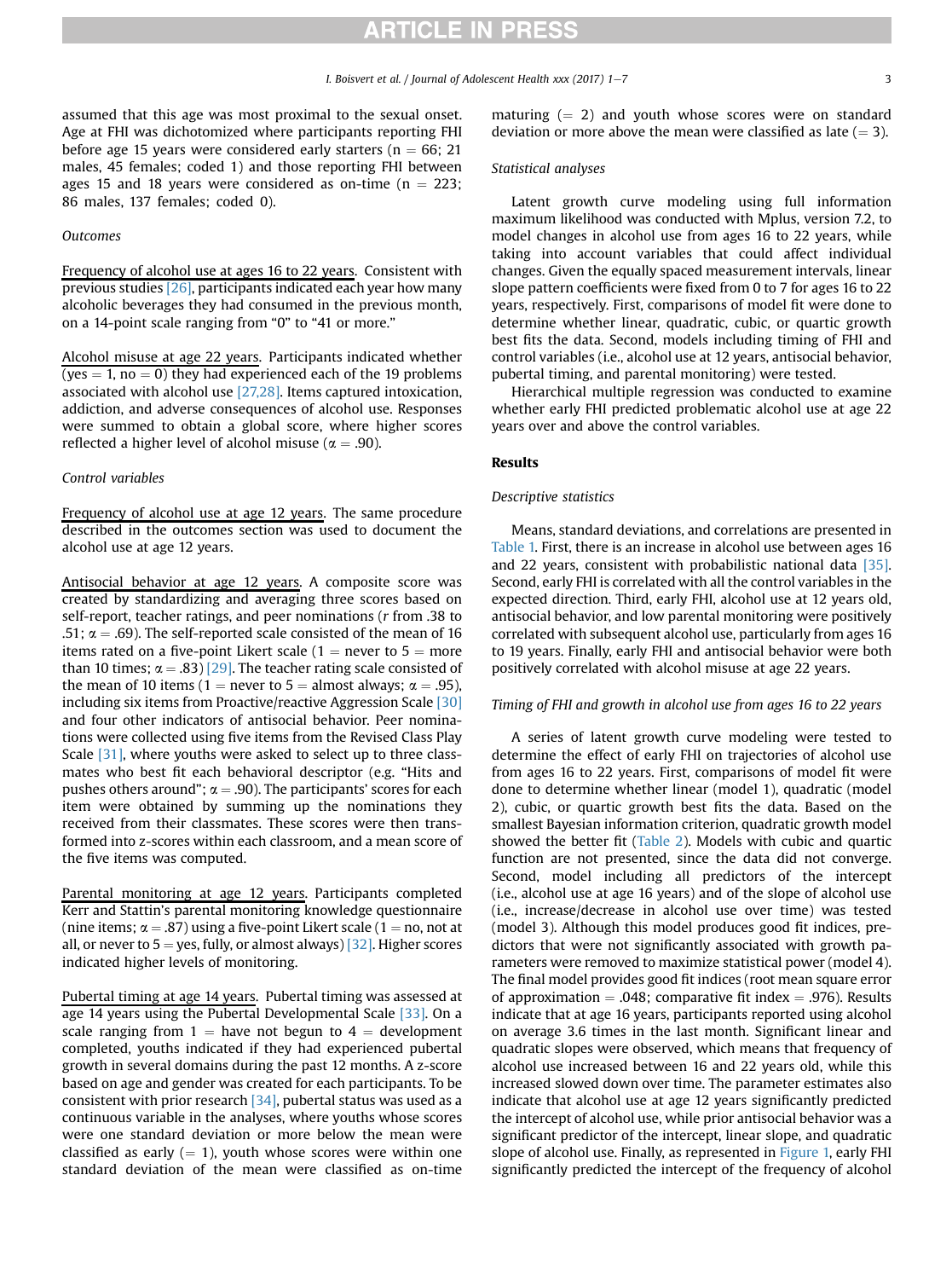Table 1

# **ARTICLE IN PRESS**

<span id="page-3-0"></span>4 I. Boisvert et al. / Journal of Adolescent Health xxx (2017) 1-7

J.

|                            |                      | Control variables                                                                                            |                                     |                    |                                                                                                           | Alcohol use             |                                                                                                                                                                                                                                                                                                                                                                                |                                              |                               |                                                                                    |                               |                               |                                     |
|----------------------------|----------------------|--------------------------------------------------------------------------------------------------------------|-------------------------------------|--------------------|-----------------------------------------------------------------------------------------------------------|-------------------------|--------------------------------------------------------------------------------------------------------------------------------------------------------------------------------------------------------------------------------------------------------------------------------------------------------------------------------------------------------------------------------|----------------------------------------------|-------------------------------|------------------------------------------------------------------------------------|-------------------------------|-------------------------------|-------------------------------------|
|                            | EEI<br>$\mathbf{a})$ | age 12 years (b)<br>Alcohol use,                                                                             | Anti. behav. Parental<br>$\epsilon$ | (g(d)<br>monitorin | timing (e)<br>Pubertal                                                                                    | Age 16 years<br>$\odot$ | Age 17 years<br>$\mathfrak{B}$                                                                                                                                                                                                                                                                                                                                                 | Age 18 years<br>$\widehat{E}$                | Age 19 years<br>$\widehat{c}$ | Age 20 years<br>$\widehat{\Theta}$                                                 | Age 21 years<br>$\widehat{f}$ | Age 22 years<br>$\widehat{=}$ | age 22 years (m)<br>Alcohol misuse, |
| ē                          |                      |                                                                                                              |                                     |                    |                                                                                                           |                         |                                                                                                                                                                                                                                                                                                                                                                                |                                              |                               |                                                                                    |                               |                               |                                     |
| <u>َ</u> مَ                |                      |                                                                                                              |                                     |                    |                                                                                                           |                         |                                                                                                                                                                                                                                                                                                                                                                                |                                              |                               |                                                                                    |                               |                               |                                     |
|                            | $.23**$              |                                                                                                              | I                                   |                    |                                                                                                           |                         |                                                                                                                                                                                                                                                                                                                                                                                |                                              |                               |                                                                                    |                               |                               |                                     |
| ತ                          | $-20**$              | $.24**$                                                                                                      | $-.50***$                           |                    |                                                                                                           |                         |                                                                                                                                                                                                                                                                                                                                                                                |                                              |                               |                                                                                    |                               |                               |                                     |
| $\left[ \mathsf{e}\right]$ | ř                    | $-12*$                                                                                                       | $-0.7$                              |                    |                                                                                                           |                         |                                                                                                                                                                                                                                                                                                                                                                                |                                              |                               |                                                                                    |                               |                               |                                     |
|                            | $21*$                | $30**$                                                                                                       | $-41***$                            | $-32***$           |                                                                                                           | $\overline{1}$          |                                                                                                                                                                                                                                                                                                                                                                                |                                              |                               |                                                                                    |                               |                               |                                     |
| 60                         | $23**$               | $22**$                                                                                                       | $28***$                             | $-32***$           | $\begin{array}{cccc}\n 1 & 0 & 0 & 0 & 0 \\ - & 0 & 0 & 0 & 0 & 0 \\ - & 0 & 0 & 0 & 0 & 0\n \end{array}$ |                         | $\overline{1}$                                                                                                                                                                                                                                                                                                                                                                 |                                              |                               |                                                                                    |                               |                               |                                     |
|                            | $.15*$               | $\overline{.10}$                                                                                             | $\overline{12}$                     | ر<br>-<br>-        |                                                                                                           |                         |                                                                                                                                                                                                                                                                                                                                                                                | $\overline{1}$                               |                               |                                                                                    |                               |                               |                                     |
|                            | $24**$               | $15^*$                                                                                                       | $.17***$                            | $-14$              |                                                                                                           |                         |                                                                                                                                                                                                                                                                                                                                                                                |                                              |                               |                                                                                    |                               |                               |                                     |
|                            | $\overline{.10}$     | $.17**$                                                                                                      | $15*$                               | $-0.07$            |                                                                                                           |                         |                                                                                                                                                                                                                                                                                                                                                                                |                                              |                               |                                                                                    |                               |                               |                                     |
|                            | 06                   |                                                                                                              | ŗ<br>$\ddot{.}$                     | $-0.07$            | $\ddot{q}$                                                                                                |                         |                                                                                                                                                                                                                                                                                                                                                                                | $55$<br>$77$<br>$40$<br>$77$<br>$47$<br>$57$ | $53***$<br>$53***$<br>$48***$ |                                                                                    |                               |                               |                                     |
|                            | 07                   | $.13*$                                                                                                       | $15*$                               | $-0.9$             | $-0.02$                                                                                                   |                         | $\begin{array}{l} 56^{***} \\ 45^{***} \\ 39^{***} \\ 79^{***} \\ 89^{***} \\ 125^{***} \\ 159^{***} \\ 159^{***} \\ 159^{***} \\ 159^{***} \\ 159^{***} \\ 159^{***} \\ 159^{***} \\ 159^{***} \\ 159^{***} \\ 159^{***} \\ 159^{***} \\ 159^{***} \\ 159^{***} \\ 159^{***} \\ 159^{***} \\ 159^{***} \\ 159^{***} \\ 159^{***} \\ 159^{***} \\ 159^{***} \\ 159^{***} \\ 1$ |                                              |                               | $\begin{matrix}55\ \ 5\ \ 5\ \ 1\ \ 0\ \ 0\ \ 0\ \ 0\ \ 0\ \ 0\ \ 0\ \end{matrix}$ | $.72***$<br>27***             | $\overline{1}$                |                                     |
| Ê                          | $.19**$              | 33                                                                                                           | $.13*$                              | $-0.8$             | $-0.04$                                                                                                   |                         |                                                                                                                                                                                                                                                                                                                                                                                | $31***$                                      | $23***$                       |                                                                                    |                               | $.30***$                      | $\overline{\phantom{a}}$            |
| ⋝                          | 23                   | 57                                                                                                           | 9                                   | 3.97               | 1.99                                                                                                      | 4.35                    | 5.21                                                                                                                                                                                                                                                                                                                                                                           | 6.65                                         | 7.48                          | 7.67                                                                               | 7.62                          | 7.98                          |                                     |
| GS                         | $\overline{42}$      | <b>C9</b>                                                                                                    | 90                                  | 82                 | 57                                                                                                        | 4.07                    | 4.17                                                                                                                                                                                                                                                                                                                                                                           | 4.52                                         | 4.27                          | 4.32                                                                               | 4.35                          | 4.22                          | 3.40<br>3.51                        |
|                            |                      | FHI was coded "0" for on-time and "1" for early FHI.<br>$p < .05;$ **p < .01; ***p < .001                    |                                     |                    |                                                                                                           |                         |                                                                                                                                                                                                                                                                                                                                                                                |                                              |                               |                                                                                    |                               |                               |                                     |
|                            |                      | Anti. behav. = antisocial behavior; FHI = first heterosexual intercourse: M = mean; SD = standard deviation. |                                     |                    |                                                                                                           |                         |                                                                                                                                                                                                                                                                                                                                                                                |                                              |                               |                                                                                    |                               |                               |                                     |

use but was not related to changes in alcohol use over time. Thus, early starters report higher frequency of alcohol use at age 16 years compared with their "on-time" peers, but the two groups increased in their frequency of alcohol use at similar rates over time.

## Timing of first heterosexual intercourse and alcohol misuse at age 22 years

A hierarchical multiple regression analysis was performed on 235 participants who provided data on alcohol misuse at age 22 years. Alcohol use, antisocial behavior, and parental monitoring at age 12 years and pubertal timing at age 14 years were entered in step 1, and timing of FHI was added in step 2, to test the unique effect of early FHI on alcohol misuse. Results, reported in [Table 3,](#page-5-0) reveal that predictors entered in the first step were not significant. Adding the timing of FHI in the regression model significantly explained 4.6% of the variance of alcohol misuse at age 22 years. Having an early FHI is associated with higher alcohol misuse over and beyond the confounding variables.

## Discussion

Three main findings emerged from this prospective longitudinal study. Compared with their "on-time" peers, early FHI starters: (1) showed a higher frequency of alcohol use at age 16 years (i.e., higher onset), (2) showed a similar growth of alcohol use from ages 16 to 22 years (i.e., nonsignificant effect of early FHI on the slope), and (3) reported more problems associated with their alcohol use at age 22 years, such as intoxication, addiction, and adverse consequences of alcohol use. All these effects were observed while controlling for the levels of alcohol use, antisocial behavior, pubertal maturation, and parental monitoring at age 12 or 14 years.

Consistent with previous empirical evidence (e.g., [\[13,16\]\)](#page-5-0), early FHI was associated with alcohol use in adolescence: youth who experienced their FHI at age 14 years or earlier exhibited a higher frequency of alcohol use at 16 years old than their "on-time" peers, regardless of levels of pubertal maturation, antisocial behavior, and parental monitoring. While the mechanisms explaining the association between early FHI and higher alcohol use at age 16 years are not fully understood, this result adds to previous evidence suggesting negatives consequences related to experiencing an off-time transition. Developmental perspectives have already emphasized the importance of the timing of transitions  $[36]$ , which are regulated by common beliefs about the "right" age for a transition. Thus, youth experiencing an early FHI may receive covert or overt social sanctions for their sexual behavior, while their on-time peers are receiving social approval. Moreover, individuals experiencing an off-time transition may suffer from insufficient social support during this period of life, since they are less able to find similar peers. Thus, perceived sanctions and lack of social support may place off-time youth to use alcohol to cope with this social exclusion.

However, early FHI did not have a significant effect on the slope of alcohol use from ages 16 to 22 years. This result indicates that having an early FHI may not significantly change the expected growth of alcohol use across these developmental stages. Consistent with a large body of research showing that alcohol use rises sharply during adolescence and peaks in young adulthood [\[37\],](#page-6-0) our study indicates that this is true for both early starters and "on-time" youth. Our findings add to this body of knowledge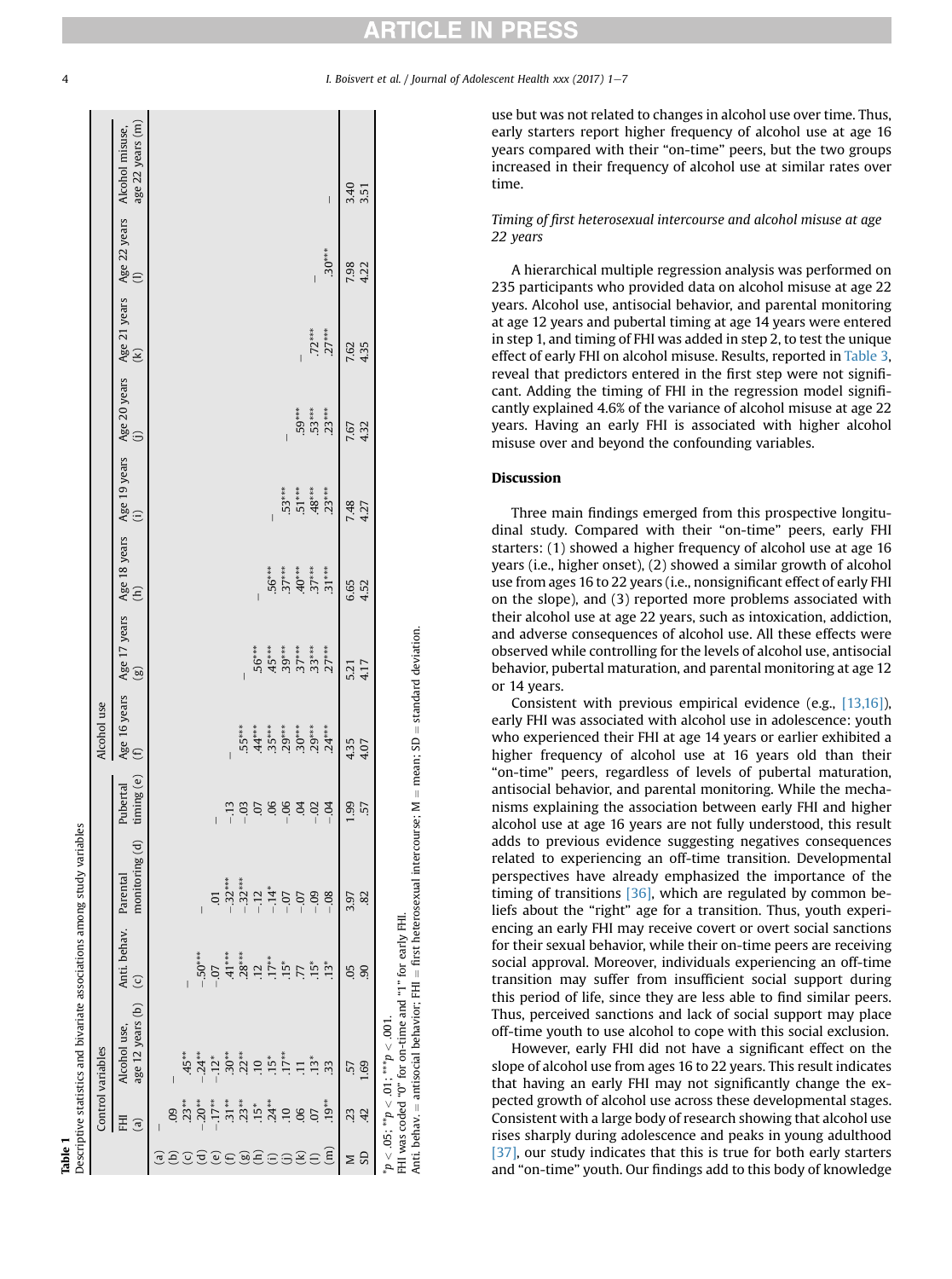# **RTICLE IN PRES**

#### I. Boisvert et al. / Journal of Adolescent Health xxx (2017) 1-7 5

#### <span id="page-4-0"></span>Table 2

Results of latent growth curve modeling (LGCM) of frequency of alcohol use from ages 16 to 22 years<sup>a</sup>

|                                    | Model 1   | Model 2   | Model 3   | Model 4    |
|------------------------------------|-----------|-----------|-----------|------------|
| Intercept                          | $4.941**$ | $4.300**$ | $6.007**$ | $3.554**$  |
| Linear term                        | $.587**$  | 1.386**   | <b>NS</b> | $1.455***$ |
| Quadratic term                     |           | $-.128**$ | <b>NS</b> | $-.125***$ |
| Timing of FHI                      |           |           |           |            |
| Intercept                          |           |           | 1.934**   | 1.958**    |
| Linear term                        |           |           | <b>NS</b> | <b>NS</b>  |
| Quadratic term                     |           |           | <b>NS</b> | <b>NS</b>  |
| Alcohol use (age 12 years)         |           |           |           |            |
| Intercept                          |           |           | $.343*$   | .378**     |
| Linear term                        |           |           | <b>NS</b> | <b>NS</b>  |
| Quadratic term                     |           |           | <b>NS</b> | <b>NS</b>  |
| Antisocial behavior (age 12 years) |           |           |           |            |
| Intercept                          |           |           | $1.074**$ | $1.270**$  |
| Linear term                        |           |           | <b>NS</b> | $-.489*$   |
| Quadratic term                     |           |           | <b>NS</b> | $.063*$    |
| Parental monitoring (age 12 years) |           |           |           |            |
| Intercept                          |           |           | <b>NS</b> |            |
| Linear term                        |           |           | <b>NS</b> |            |
| Quadratic term                     |           |           | <b>NS</b> |            |
| Pubertal timing (age 14 years)     |           |           |           |            |
| Intercept                          |           |           | <b>NS</b> |            |
| Linear term                        |           |           | <b>NS</b> |            |
| Quadratic term                     |           |           | <b>NS</b> |            |
| Fit indices                        |           |           |           |            |
| BIC                                | 9,734     | 9,680     | 8,911     | 9,474      |
| <b>RMSEA</b>                       | .109      | .046      | .037      | .043       |
| <b>CFI</b>                         | .854      | .987      | .979      | .976       |

 $*p < .05; **p < .001$ .<br>BIC = Bayesian information criterion; CFI = comparative fit index; NS = nonsignificant; RMSEA = root mean square error of approximation.

<sup>a</sup> Model 1 is the unconditional linear growth model; model 2 is the unconditional quadratic growth model; model 3 includes age at FHI and the four control variables; and model 4 is the final model where nonsignificant control variables were removed from the analysis.

by providing empirical evidence that youth engaging in early sex are involved in more drinking at age 16 years and that this gap persists year after year for the 7 years covered in the study.

An in-depth examination of the problematic aspects of alcohol use at age 22 years reveals that early starters are more likely to show alcohol misuse in young adulthood, beyond the effect of control variables. As the existence of a developmental pathway from adolescence to adulthood involved in the emergence of alcohol use disorder have been recently identified [\[38\],](#page-6-0) our study suggests that some factors that take place in early adolescence, such as an FHI at 14 years or earlier, may also play a role in alcohol misuse. Examining problematic aspects of alcohol use across this developmental period is particularly salient



Figure 1. Illustration of the unique effect of timing of FHI on growth of the frequency of alcohol use from ages 16 to 22 years.

because of the high prevalence of alcohol use among young adults between the age of 18 and 25 years  $[37]$ . Systematic reviews and recent longitudinal studies [\[21,39\]](#page-6-0) have pointed out that one of the core predictors of alcohol misuse from childhood onward is undercontrolled behavior, suggesting that developmental pathways for alcohol misuse are established well before problematic alcohol use begins. Thus, our study extends our knowledge by showing that early FHI contributes to the explanation of alcohol misuse in young adulthood.

#### Limitations and future studies

Although this study presents strengths, such as the use of a prospective longitudinal design spanning a 10-year period, the validity of the measurement of the FHI and the inclusion of confounding variables to better understand the contribution of early FHI on alcohol use, a number of limitations must also be acknowledged. First, the quasiexclusive use of self-reported questionnaires raises the possibility of observed associations being explained by shared method variance. Second, even if we take into account many confounding variables, some unmeasured covariates such as history of sexual abuse or other maltreatment may explain the association between early FHI and alcohol use and misuse. Third, the measure of the age at FHI does not allow to know if this experience was consensual or not, which may affect the subsequent behavioral outcomes. Fourth, this study focused only on heterosexual intercourse. As such, the impact of same-sex behaviors has not been considered. Finally, the sample, exclusively from the province of Quebec (Canada), was relatively homogeneous in terms of culture and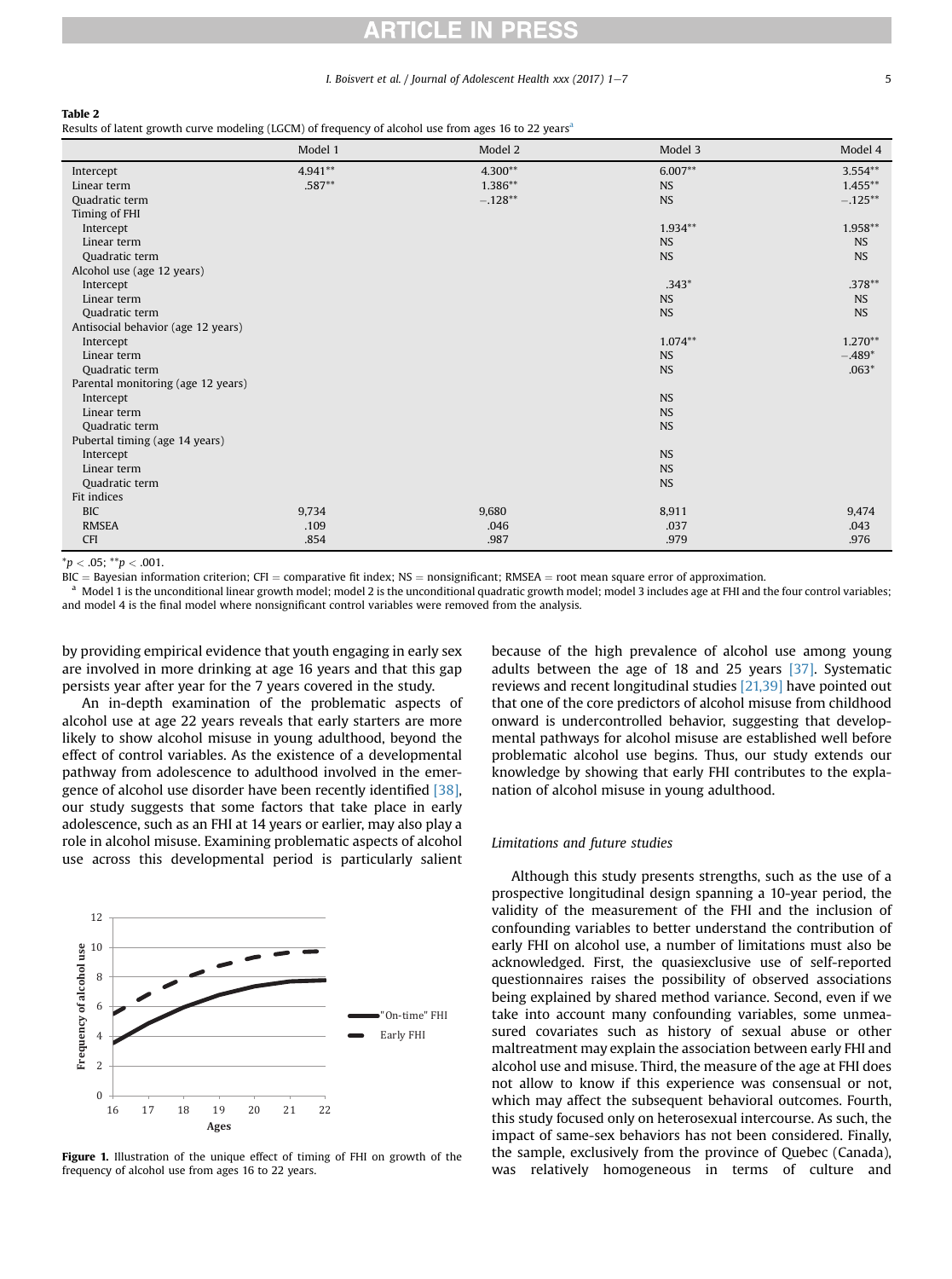# **ARTICLE IN PRESS**

## <span id="page-5-0"></span>6 **I. Boisvert et al. / Journal of Adolescent Health xxx** (2017) 1-7

## Table 3

Predictors of alcohol misuse at age 22 years: Results of hierarchical multiple regression analysis ( $n = 235$ )

|                                    | $\mathbb{R}$ | $R^2$             | <i>p</i> value | B       | β       | Confidence intervals |       | $p$ value |
|------------------------------------|--------------|-------------------|----------------|---------|---------|----------------------|-------|-----------|
|                                    |              |                   |                |         |         | Min                  | Max   |           |
| Step 1                             | .159         | .025              | .206           |         |         |                      |       |           |
| Alcohol use, age 12 years          |              |                   |                | $-.092$ | $-.038$ | $-.425$              | .242  | .588      |
| Antisocial behaviors, age 12 years |              |                   |                | .664    | .148    | $-.039$              | 1.366 | .064      |
| Parental monitoring, age 12 years  |              |                   |                | $-.132$ | $-.030$ | $-.787$              | .522  | .691      |
| Pubertal timing, age 14 years      |              |                   |                | $-.195$ | $-.030$ | $-.641$              | 1.031 | .646      |
| Step 2                             | .215         | .046 <sup>3</sup> | .051           |         |         |                      |       |           |
| Alcohol use, age 12 years          |              |                   |                | $-.075$ | $-.030$ | $-.406$              | .256  | .656      |
| Antisocial behavior, age 12 years  |              |                   |                | .506    | .112    | $-.204$              | 1.216 | .162      |
| Parental monitoring, age 12 years  |              |                   |                | $-.050$ | $-.012$ | $-.703$              | .603  | .880      |
| Pubertal timing, age 14 years      |              |                   |                | $-.070$ | $-.011$ | $-.767$              | .906  | .870      |
| Timing of FHI                      |              |                   |                | 1.342   | .153    | .156                 | 2.529 | .027      |

FHI = first heterosexual intercourse.<br> $A^{a} \Delta R^{2} = .021$ ;  $p < .05$ .

socioeconomic status, limiting generalization of the results to the entire Canadian population or to other populations.

Despite growing evidence of association between early FHI and alcohol misuse in adulthood, mechanisms explaining this association still need to be investigated. A better understanding of the possible "developmental cascade effect" that might be implicated in the association between early FHI and alcohol misuse in young adulthood may be a promising avenue for future research.

## Clinical implications

The current findings have important implications for public health intervention. Since early FHI is a predictor of subsequent alcohol use and misuse, intervening on early FHI might have lasting implications for future alcohol use and other negative behavioral outcomes. Thus, research aiming to better understand the predictors of early FHI or the mechanisms that link early FHI to alcohol use would surely help practitioners to design more tailored interventions among young people. Different education programs about sexuality are effective to delay age at first initiation, to help young adolescents to learn about both the positive and negative aspects of romantic relationships, to provide the knowledge and skills they need to make good decisions about relationships and intimacy, and to reduce sexual risk taking  $[40]$ . According to the life course perspective [5], including youth in a sex education program might prevent an off-time transition to sexual activity and thus be an efficient mean of preventing numerous subsequent negative developmental outcomes associated to an off-time transition, such as problematic alcohol use. Further longitudinal studies on diverse long-term impacts of sex education programs are needed.

By controlling for possible individual and familial confounding factors and using a 10-year prospective longitudinal design, this study enhances our understanding of the specific contribution of early FHI on subsequent alcohol use during the transition from adolescence to adulthood and on problematic alcohol use in young adulthood.

## Acknowledgments

The authors wish to thank teachers, parents, and children for their involvement in the research project, Jill Vandermeerschen and Annie Lemieux for her statistical support, and Alexa Martin-Storey for her helpful revision.

## Funding Sources

This research was funded by the Fonds de Recherche du Québec-Société et Culture (FRQSC) as part of the postdoctoral research of I.B (191886). This research was supported by research grants from the Social Sciences and Humanities Research Council of Canada (SSHRC; 435-2012-1171) and the FRQSC to F.P (2008- AC-118531).

#### References

- [1] [Carpenter LM. Virginity lost: An intimate portrait of](http://refhub.elsevier.com/S1054-139X(17)30205-7/sref1) first sexual experi[ences. New York: New York University Press; 2005](http://refhub.elsevier.com/S1054-139X(17)30205-7/sref1).
- [2] Boislard MA, Van De Bongardt D, Blais M, Sexuality (and lack thereof) in [adolescence and early adulthood: A review of the literature. Behav Sci](http://refhub.elsevier.com/S1054-139X(17)30205-7/serf2) 2016:6:8-[32](http://refhub.elsevier.com/S1054-139X(17)30205-7/serf2).
- [3] [Zimmer-Gembeck MJ, Helfand M. Ten years of longitudinal research on U.S.](http://refhub.elsevier.com/S1054-139X(17)30205-7/sref3) [adolescent sexual behavior: Developmental correlates of sexual inter](http://refhub.elsevier.com/S1054-139X(17)30205-7/sref3)[course, and the importance of age, gender and ethnic background. Dev Rev](http://refhub.elsevier.com/S1054-139X(17)30205-7/sref3) 2008:28:153-[224.](http://refhub.elsevier.com/S1054-139X(17)30205-7/sref3)
- [4] [Makenzius M, Larsson M. Early onset of sexual intercourse is an indicator](http://refhub.elsevier.com/S1054-139X(17)30205-7/sref4) [for hazardous lifestyle and problematic life situation. Scand J Caring Sci](http://refhub.elsevier.com/S1054-139X(17)30205-7/sref4)  $2013:27:20 - 7$  $2013:27:20 - 7$  $2013:27:20 - 7$ .
- [5] [Elder GH, Johnson MK, Crosnoe R. The emergence and development of the](http://refhub.elsevier.com/S1054-139X(17)30205-7/sref5) [life course theory. In: Mortimer JT, Shanahan MJ, eds. Handb. Life Course.](http://refhub.elsevier.com/S1054-139X(17)30205-7/sref5) [New York: Springer; 2004:3](http://refhub.elsevier.com/S1054-139X(17)30205-7/sref5)-[19](http://refhub.elsevier.com/S1054-139X(17)30205-7/sref5).
- [6] [McKay A. Adolescent sexual and reproductive health in Canada: A report](http://refhub.elsevier.com/S1054-139X(17)30205-7/sref6) [card in 2004. Can J Hum Sex 2004;13:67](http://refhub.elsevier.com/S1054-139X(17)30205-7/sref6)-[81](http://refhub.elsevier.com/S1054-139X(17)30205-7/sref6).
- [Dixon-Mueller R. How young is](http://refhub.elsevier.com/S1054-139X(17)30205-7/sref7) "too young"? Comparative perspectives on [adolescent sexual, marital, and reproductive transitions. Fam Plann 2008;](http://refhub.elsevier.com/S1054-139X(17)30205-7/sref7)  $39:247-62$  $39:247-62$  $39:247-62$
- [8] [Le Blanc M, Bouthillier C. A developmental test of the general deviance](http://refhub.elsevier.com/S1054-139X(17)30205-7/sref8) [syndrome with adjudicated girls and boys using hierarchical con](http://refhub.elsevier.com/S1054-139X(17)30205-7/sref8)firmatory [factor analysis. Crim Behav Ment Health 2003;13:81](http://refhub.elsevier.com/S1054-139X(17)30205-7/sref8)-[105](http://refhub.elsevier.com/S1054-139X(17)30205-7/sref8).
- [9] [Kotchick BA, Shaffer A, Miller KS, et al. Adolescent sexual risk behavior:](http://refhub.elsevier.com/S1054-139X(17)30205-7/sref9) [A multi-system perspective. Clin Psychol Rev 2001;21:493](http://refhub.elsevier.com/S1054-139X(17)30205-7/sref9)-[519.](http://refhub.elsevier.com/S1054-139X(17)30205-7/sref9)
- [10] [Kugler KC, Vasilenko SA, Butera NM, et al. Long-term consequences of early](http://refhub.elsevier.com/S1054-139X(17)30205-7/sref10) [sexual initiation on young adult health: A causal inference approach.](http://refhub.elsevier.com/S1054-139X(17)30205-7/sref10) Early Adolesc  $2016:1:1-15$  $2016:1:1-15$ .
- [11] [Epstein M, Bailey JA, Manhart LE, et al. Understanding the link between](http://refhub.elsevier.com/S1054-139X(17)30205-7/sref11) [early sexual initiation and later sexually transmitted infection: Test and](http://refhub.elsevier.com/S1054-139X(17)30205-7/sref11) [replication in two longitudinal studies. J Adolesc Health 2014;54:435](http://refhub.elsevier.com/S1054-139X(17)30205-7/sref11)-[41](http://refhub.elsevier.com/S1054-139X(17)30205-7/sref11).
- [12] [Sandfort TGM, Orr M, Hirsch JS, et al. Long-term health correlates of timing](http://refhub.elsevier.com/S1054-139X(17)30205-7/sref12) [of sexual debut: Results from a national US study. Am J Public Health 2008;](http://refhub.elsevier.com/S1054-139X(17)30205-7/sref12) [98:155](http://refhub.elsevier.com/S1054-139X(17)30205-7/sref12)-[62.](http://refhub.elsevier.com/S1054-139X(17)30205-7/sref12)
- [13] [McGue M, Iacono WG. The association of early adolescent problem](http://refhub.elsevier.com/S1054-139X(17)30205-7/sref13) [behavior with adult psychopathology. Am J Psychiatry 2005;162:1118](http://refhub.elsevier.com/S1054-139X(17)30205-7/sref13)-[24](http://refhub.elsevier.com/S1054-139X(17)30205-7/sref13).
- [14] [Donahue KL, Lichtenstein P, Långström N, et al. Why does early sexual](http://refhub.elsevier.com/S1054-139X(17)30205-7/sref14) [intercourse predict subsequent maladjustment? Exploring potential](http://refhub.elsevier.com/S1054-139X(17)30205-7/sref14) [familial confounds. Health Psychol 2013;32:180](http://refhub.elsevier.com/S1054-139X(17)30205-7/sref14)-[9](http://refhub.elsevier.com/S1054-139X(17)30205-7/sref14).
- [15] [Golden RL, Furman W, Collibee C, et al. The risks and rewards of sexual](http://refhub.elsevier.com/S1054-139X(17)30205-7/sref15) [debut. Dev Psychol 2016;52:1913](http://refhub.elsevier.com/S1054-139X(17)30205-7/sref15)-[25](http://refhub.elsevier.com/S1054-139X(17)30205-7/sref15).